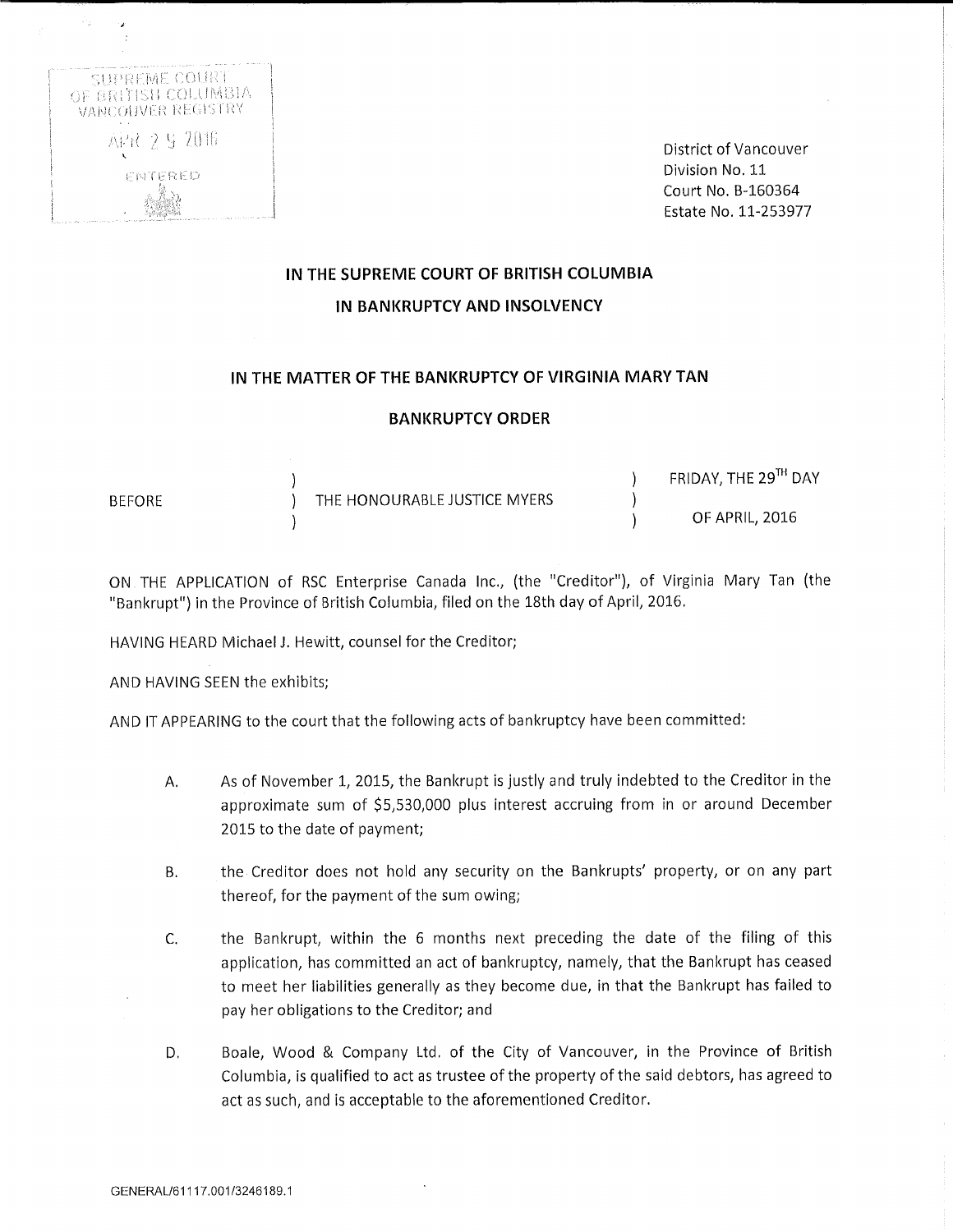RSC Enterprise Canada Inc., 5428 Monte Bre Place, West Vancouver, British Columbia, V7W 3A8

Amount of Debt: \$5,530,000 plus interest accruing from in or around December 2015 to the date of payment

1. The Court hereby orders that the Bankrupt, has at some time during the last 12 months preceding the filing of this application carried on business and does reside in the City of West Vancouver, in the Province of British Columbia, within the jurisdiction of this Court, be adjudged bankrupt by virtue of a bankruptcy order hereby made on this date.

2. The Court further orders that Boale, Wood & Company Ltd. of Vancouver, in the Province of British Columbia, be appointed as trustee of the estate of the Bankrupt.

3. The Court further orders that the trustee give security in cash or by bond or suretyship without delay, in accordance with subsection 16(1) of the Act.

4. The Court further orders that the costs of the applicant Creditor be paid out of the estate of the bankrupt on taxation of the estate.

| -Dated-at- | -2016.− V<br>-this-<br>-day-of-              |
|------------|----------------------------------------------|
|            | $BY$ THE $C_0$ $R_0$                         |
|            | WHOOE OR REGISTRAR IN BANKLUPTCY<br>$\sigma$ |
|            |                                              |